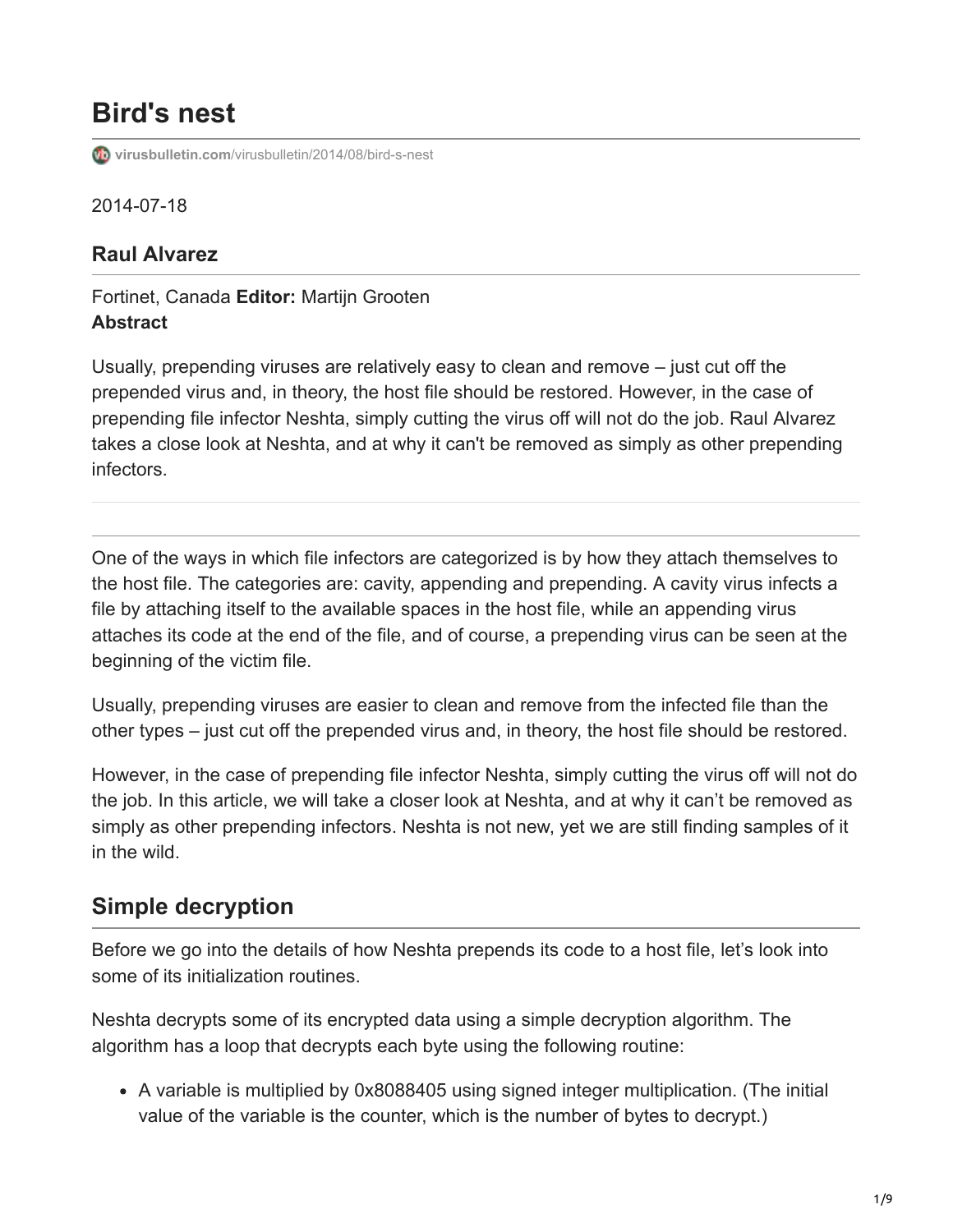- The product of the multiplication, plus 1, is saved as the next value of the variable for the next itera-tion.
- The same product is multiplied by 0xFF to produce the decrypted byte, which is in the DL register.
- The byte in the DL register is copied into the AL register, then it is XORed to the encrypted byte to get the equivalent decrypted version (see **Figure 1**).

The decryption algorithm is used several times to obtain the following relevant strings: '3582- 490', 'exe' and '\*.\*'.



**Figure 1. Decryption.**

([Click here](https://www.virusbulletin.com/uploads/images/figures/2014/07/Neshta-1-large.jpg) to view a larger version of Figure 1.)

### **Preparing the %temp% folder**

The malware opens a copy of itself using a combination of the GetModuleFileNameA and CreateFileA APIs. Note that the file consists of the virus component and the host file. Then, Neshta extracts 41,472 (0xA200) bytes of the virus component by reading it into memory using the ReadFile API.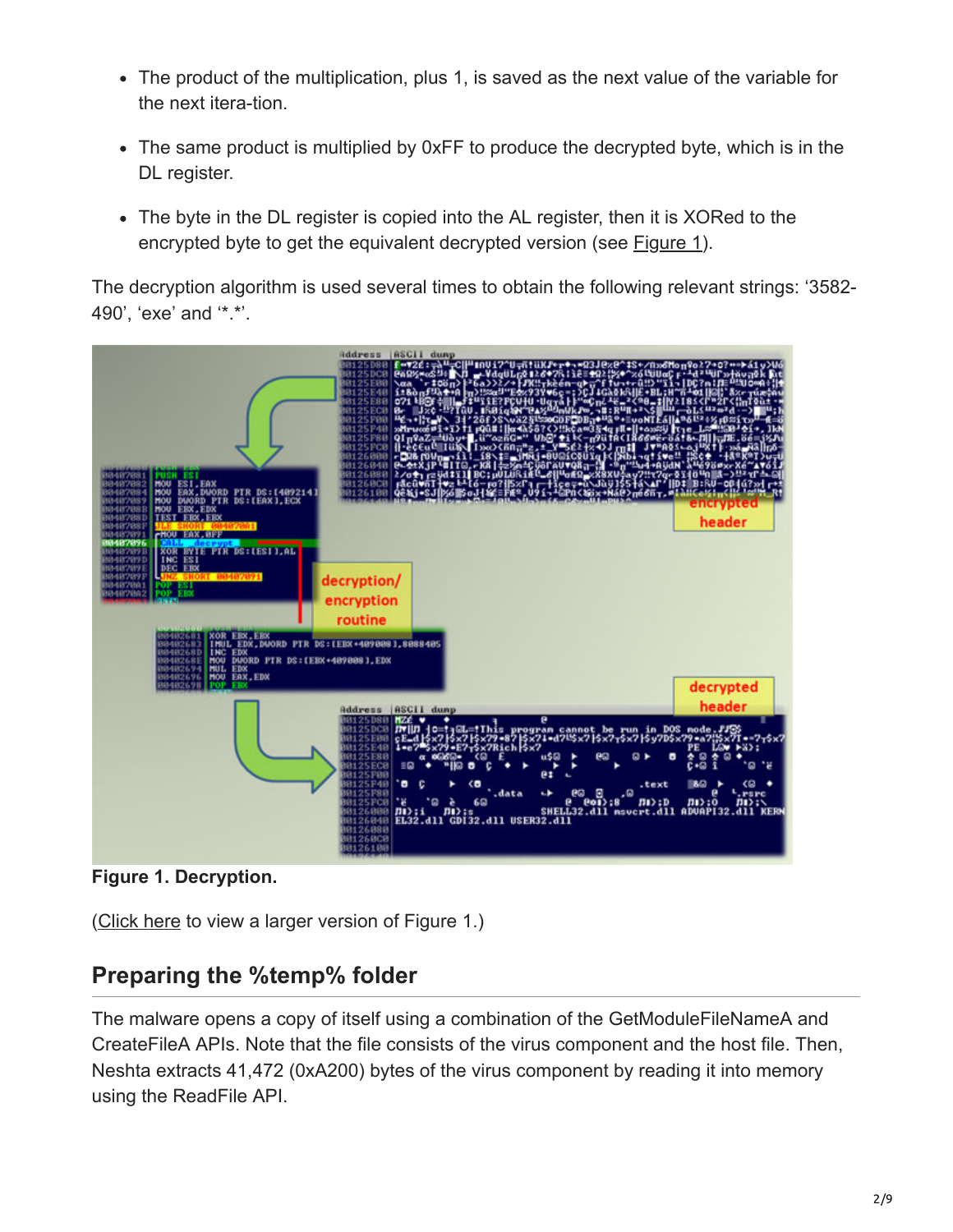This is followed by getting the size of the infected file using the FindFirstFileA API. This is an unusual method, since the malware could just use a simple call to the GetFileSize API. Although the method works, the resulting WIN32 FIND DATA structure contains the size of the file as well as other information.

Next, Neshta gets the %temp% folder name using a call to the GetTempPathA API. This is followed by concatenating one of the decrypted strings, '3582-490', to the temporary folder, producing the pathname '%temp%\3582-490'. The malware checks if the pathname exists by calling the GetFileAttributesA API. If it doesn't, it creates the pathname using the CreateDirectoryA API.

This is followed by concatenating another decrypted string, '\*.\*', producing '%temp%\3582- 490\\*.\*'. Using a combination of the FindFirstFileA and FindNextFileA APIs, the malware attempts to list all the files found in the '%temp%\3582-490\' folder, and tries to delete them one by one, using the DeleteFileA API.

## **Restoring the host file**

After deleting all possible files that can be found in the '%temp%\3582-490\' folder, the malware extracts the filename of the current module from the result of the call to the GetModuleFileNameA API. The extracted filename, such as 'calc.exe', is concatenated to the '%temp%\3582-490\' folder, producing '%temp%\3582-490\calc.exe'. (Assuming that the current module is the infected version of the file, calc.exe.)

This is followed by creating '%temp%\3582-490\calc.exe' using the CreateFileA API with GENERIC WRITE access in preparation for restoring the clean version of the host file.

Focusing back on the infected module, Neshta gets the file size of the infected calc.exe using the GetFileSize API, and subtracts 41,472 (0xA200) bytes from it. The difference is used to set the file pointer to the last 41,472 bytes of the infected file. This is followed by reading 41,472 (0xA200) bytes of data from the file into the stack memory.

Using the same decryption algorithm as discussed earlier, the malware decrypts the first 1,000 (0x3E8) bytes of the recently read data. Instead of using the counter, the malware uses the value 0x5A4D77D7 as a seed (see Figure 1).

It is worth mentioning that the first 1,000 (0x3E8) bytes are the only encrypted data in the host file. These bytes comprise the MZ/PE header of the original host file.

After the decryption, Neshta writes the 41,472 (0xA200) bytes to the '%temp%\3582- 490\calc.exe' file, including the decrypted header.

To read the second block, the malware sets the file pointer 41,472 bytes from the beginning of the infected file using the SetFilePointer API (basically skipping over the virus component). Then it calculates the size of the remaining content of the host file (calc.exe), and reads it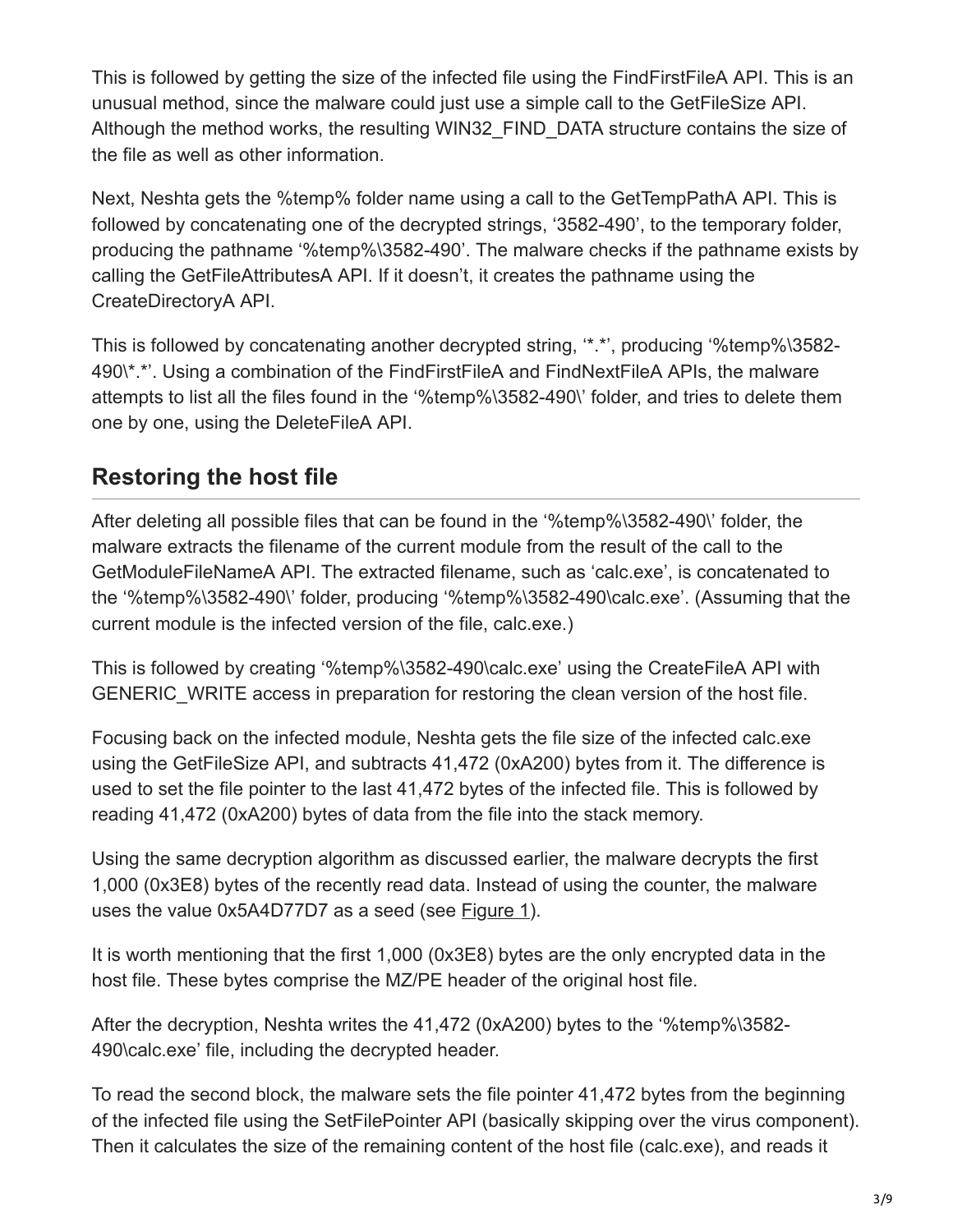into an allocated section of virtual memory using the ReadFile API. Finally, it writes the second block to the '%temp%\3582-490\calc.exe' file. Then the handles for both files – infected and restored – are closed using the CloseHandle API.

The restored '%temp%\3582-490\calc.exe' file is an exact copy of the original clean file (calc.exe). Note that calc.exe is just one example of a file infected by Neshta. If another infected file, such as notepad.exe, is executed, it will also be restored in the '%temp%\3582- 490\' folder for this variant of the malware.

Neshta executes the host file from the '%temp%\3582-490\' folder to avoid raising suspicion that the file is infected, using a call to the ShellExecuteA API.

## **Hosting svchost**

After restoring and executing the host file, Neshta gets the '%windows%' folder name by calling the GetWindowsDirectoryA API. Then, using the same decryption algorithm, the malware generates the string 'svchost.com' and concatenates it to the *Windows* folder name, producing '%windows%\svchost.com'. Then, it checks whether '%windows%\svchost.com' exists using the GetFileAttributesA API. If it does, the malware deletes the file using the DeleteFileA API.

After making sure that the '%windows%\svchost.com' file does not exist, the malware creates it using a call to the CreateFileA API with GENERIC\_WRITE access.

The malware reads the virus component of the infected file into memory, as discussed earlier. These bytes are written to the '%windows%\svchost.com' file using the WriteFile API. Then, to finalize the routine, the malware closes the handle of the file using the CloseHandle API.

The file '%windows%\svchost.com' is now an exact copy of the virus.

### **Modifying the shell key**

After dropping the virus component as svchost.com, the malware generates the string 'exefile\shell\open\command' using the same decryption algorithm. Then it opens the registry key 'HKEY\_CLASSES\_ROOT\exefile\shell\open\command' using the RegOpenKeyExA API. Afterwards, another string, '"%1" %\*', is generated using the same decryption algorithm.

This is followed by setting the registry key

'HKEY\_CLASSES\_ROOT\exefile\shell\open\command' with 'C:\WINDOWS\svchost.com "%1" %\*' as the data value using the RegSetValueExA API.

In a normal system installation, if the key

'HKEY\_CLASSES\_ROOT\exefile\shell\open\command' is missing or corrupted, any attempt to execute an application will not work, and an error message will be displayed, as shown in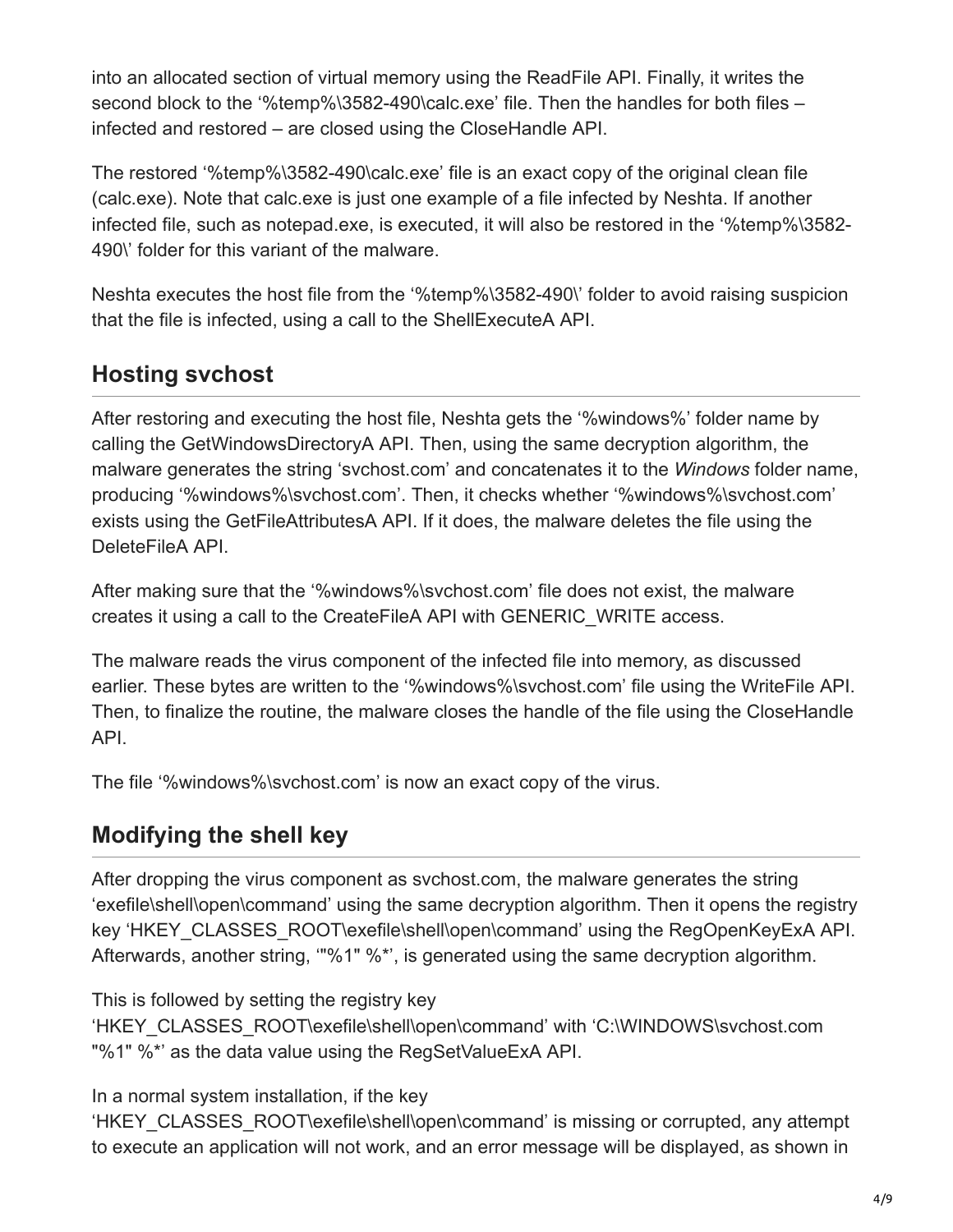#### Figure 2.

| <b>Windows</b><br>Windows cannot open this file:<br>File:<br>notepad.exe<br>To open this file, Windows needs to know what program created it. Windows<br>can go online to look it up automatically, or you can manually select from a list of<br>programs on your computer.<br>What do you want to do?<br>Use the Web service to find the appropriate program<br>Select the program from a list<br>Cancel<br><b>OK</b> | missing<br>HKEY_CLASSES_ROOT\exefile\shell\open\command                                                                                     |
|------------------------------------------------------------------------------------------------------------------------------------------------------------------------------------------------------------------------------------------------------------------------------------------------------------------------------------------------------------------------------------------------------------------------|---------------------------------------------------------------------------------------------------------------------------------------------|
| C:\WINDOWS\system32\notepad.exe<br>OK                                                                                                                                                                                                                                                                                                                                                                                  | This file does not have a program associated with it for performing this action. Create an association in the Folder Options control panel. |

**Figure 2. In a normal system installation, an error message will be displayed when attempting to execute an application if the**

**'HKEY\_CLASSES\_ROOT\exefile\shell\open\command' key is corrupted or missing.**

However, a system infected with Neshta will have the modified registry key 'HKEY\_CLASSES\_ROOT\exefile\shell\open\command' with 'C:\WINDOWS\svchost.com "%1" %\*'. Since C:\WINDOWS\svchost.com is the virus itself, an application will run, with the virus becoming the parent process and the .exe file the child process. This is a unique method to make sure that the malware will run even after restarting the system.

### **Creating a mutex**

Another pass to the decryption algorithm reveals the string 'MutexPolesskayaGlush\*.\*', which is used as the name of a mutex created using a call to the CreateMutexA API. This is used to avoid running multiple instances of the malware.

### **Infecting removable drives**

After creating the mutex, Neshta searches for available drives for infection. It lists the available logical drives in the system using the GetLogicalDriveStringsA API. Using the GetDriveTypeA API, it skips the infection routine for the CD-ROM drive, drive 'A' and drive 'B'.

With the exception of the list of drives to avoid, the malware tries to infect the executable files found on any attached removable drives (such as USB flash drives), all connected hard disks, and mapped network shared folders.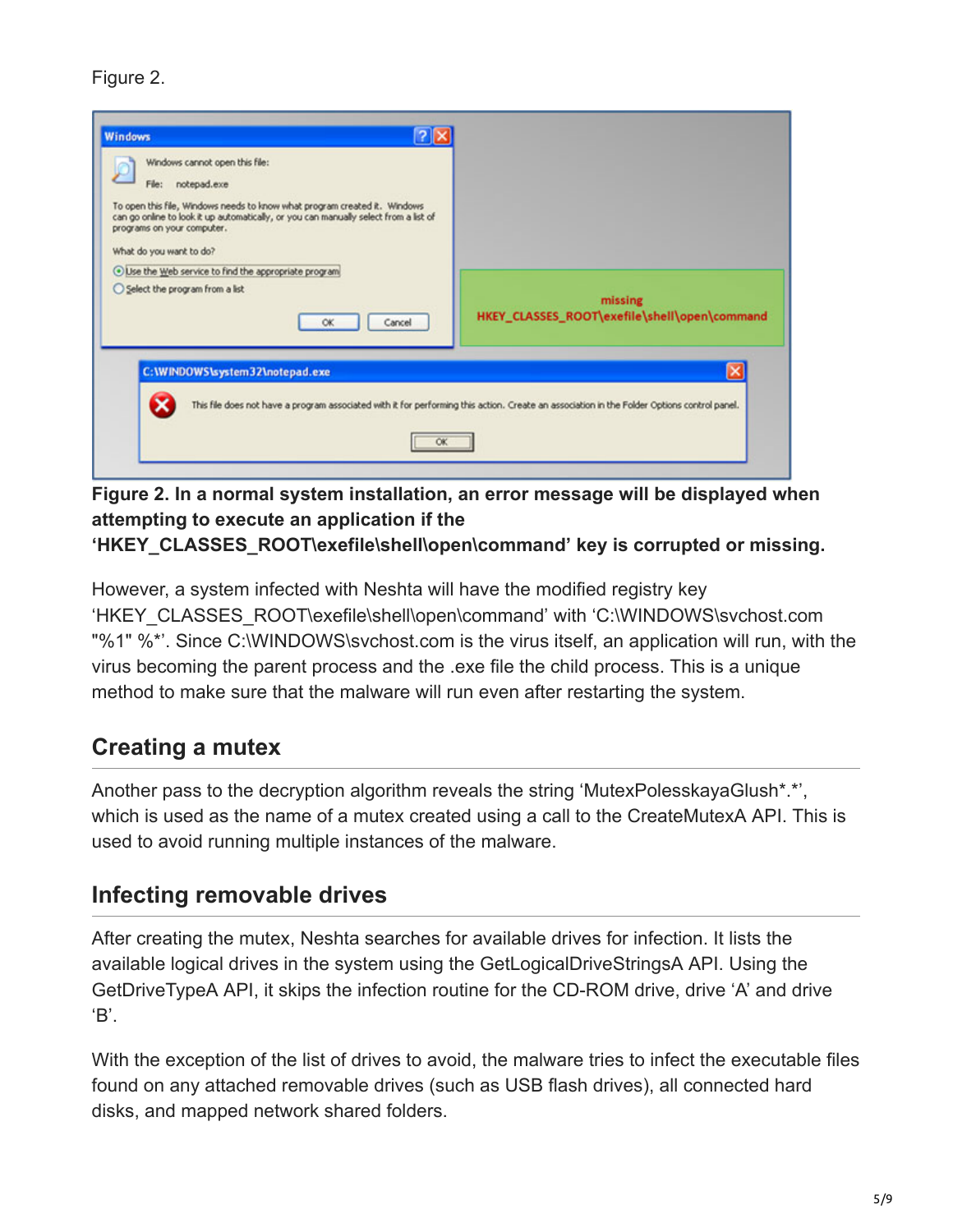The malware traverses each folder in each drive searching for executable files for possible infection.

## **Skipping unwanted folders**

If an executable file with the '.exe' extension name is found, Neshta gets its equivalent short path name using the GetShortPathNameA API. The short path name is the MS DOS-style naming convention. It has 8:3 form, where eight is the number of characters in the filename and three is the number of characters in the extension name.

This is followed by getting the '%windows%' folder name using the GetWindowsDirectoryA API. The malware skips the infection routine if the current short path name of the victim file contains the '%windows%' folder name. It also skips the infection routine if the victim file is inside the '%temp%' folder and if the path name of the victim file contains 'PROGRA~1' (the short name for 'Program Files').

When the path name has passed the filtering, it gets the size of the victim file using the FindFirstFileA API. The file size is taken from the resulting WIN32\_FIND\_DATA structure. Considering the file size, Neshta also skips the infection routine if the size is less than or equal to 41,472 (0xA200) bytes, or greater than 10,000,000 (0x989680) bytes.

The following section discusses how the malware determines whether the victim is already infected or not.

## **Avoiding reinfection**

Initially, Neshta opens the victim file using the CreateFileA API. Then it sets the file pointer 1,000 (0x3E8) bytes from the beginning of the file. Afterwards, it reads 256 (0x100) bytes into memory using the ReadFile API, and closes the file using the CloseHandle API.

To avoid reinfection, the malware compares the 256 (0x100) bytes of the data read from the victim file against the virus component's data from the memory. If these bytes match, the malware will skip the infection routine.

## **Infection routine**

Once the victim file has passed through all the necessary filtering, it is ready for infection. The first thing the malware does is to get the attributes of the victim file using the GetFileAttributesA API. If the file has an attribute of FILE\_ATTRIBUTE\_READONLY, the malware sets it back to 0, using the SetFileAttributesA API.

Using a series of calls to the ExtractIconA, GetIconInfo, GetObjectA, and DeleteObject APIs, the malware copies the icon used by the victim file into memory as part of the virus component.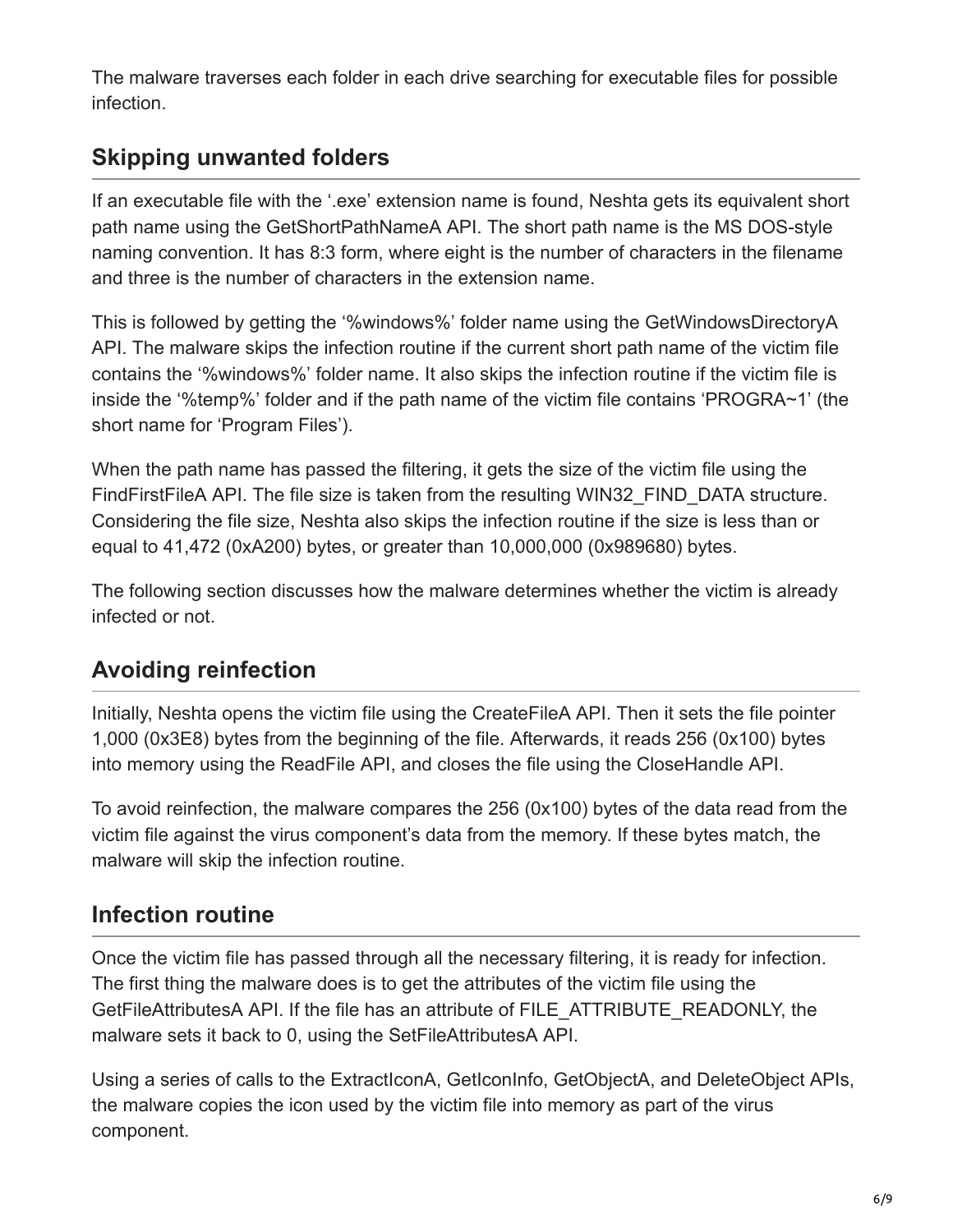Since Neshta is a prepending file infector, the first 41,472 (0xA200) bytes of each infected file belongs to the virus. A different block of data near the end of the virus component is a copy of the icon of the infected host file.

This is followed by opening the victim file with GENERIC READ | GENERIC WRITE access using the CreateFileA API. The malware reads the first two bytes and checks whether the file is a valid executable file by checking for the string 'MZ'. Then, it sets the file pointer to the beginning of the file using the SetFilePointer API.

Then, Neshta reads the first 41,472 (0xA200) bytes of the victim file using the ReadFile API. Using the encryption/decryption algorithm discussed earlier, the malware encrypts the first 1,000 (0x3E8) bytes of the recently read data, with the constant value 0x5A4D77D7 as a seed. Note that this is the same seed as was used to restore the original host file from the previous infection.

A regular prepending virus pushes the content of the victim file down to the end of the file, and places the virus component at the very beginning. However, instead of pushing the original bytes down, Neshta overwrites the first 41,472 (0xA200) bytes of the victim file with the virus component, using a combination of the SetFilePointer (to move the pointer to the beginning of the victim file) and WriteFile APIs.

Afterwards, the malware sets the file pointer to the end of the victim file and writes another 41,472 (0xA200) bytes of data, once again using a combination of the SetFilePointer (to move the pointer to the end of the victim file) and WriteFile APIs.

The data written at the end of the host file includes the newly encrypted 1,000 header bytes and the rest of the first 41,472 (0xA200) bytes of the victim file. These bytes are the original content taken from the beginning of the file which were overwritten with the virus component.

To finalize the infection routine, the malware closes the handle of the now infected file.

Finally, the malware traverses each folder in every selected drive to look for executable files to infect. After infecting all possible files, the malware terminates the current process. Note that the restored host executable file is still running, thus the malware only terminates the virus component's execution.

### **Wrap up**

At first glance, Neshta looks like a simple prepending file infector. Detection of this malware is fairly easy since it is not polymorphic or metamorphic. In terms of cleaning, the encrypted header should be restored first and copied to the beginning of the infected file.

However, closer inspection of its malicious code reveals that Neshta is tricky in nature. It has embedded garbage code that works as a normal collection of instructions that are used throughout the virus body. It also uses several linked function calls that only perform simple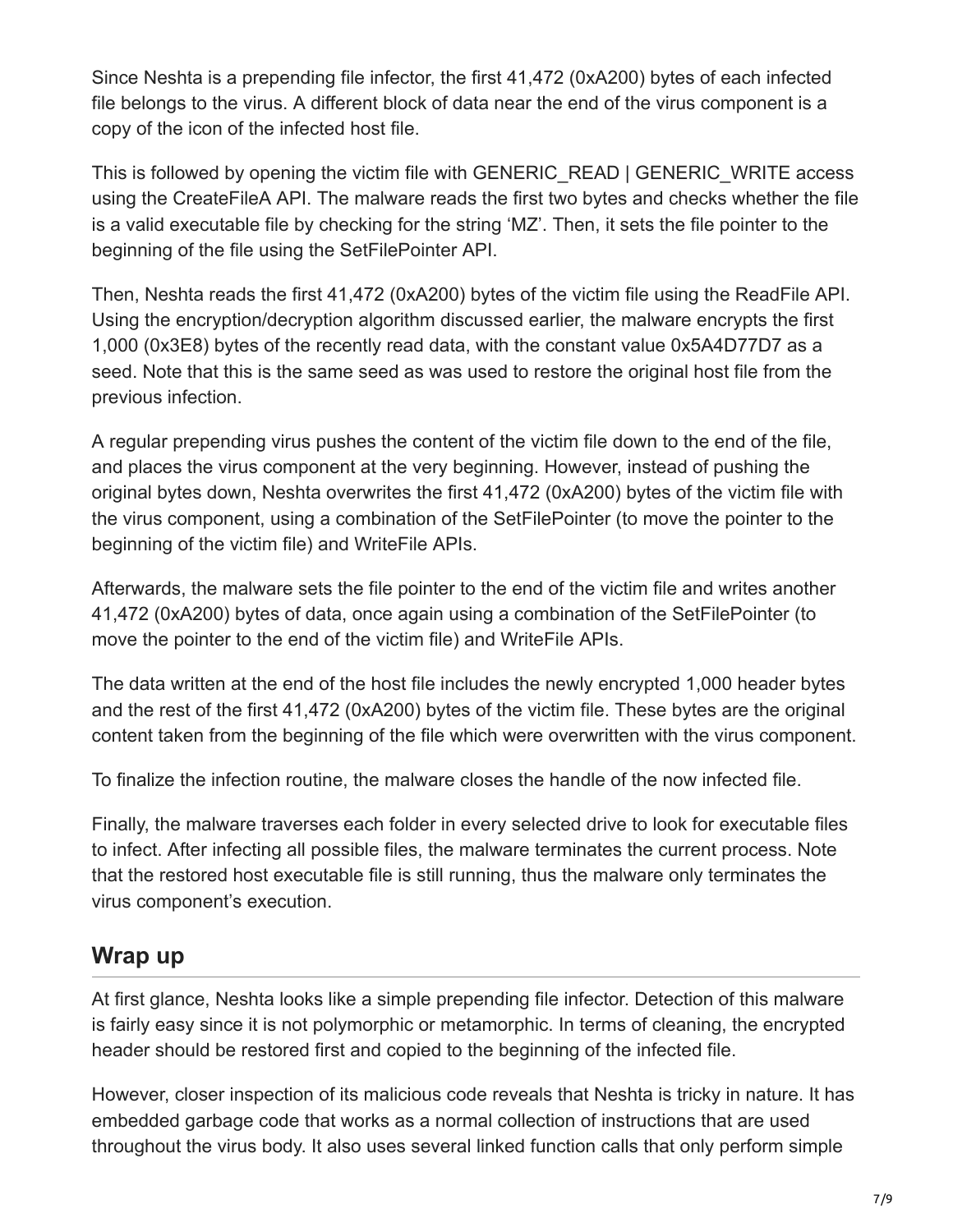tasks.

As simple as it looks, one of the goals of the malware is to deter researchers from performing code analysis. In this regard, even a piece of malware with a strong encryption algorithm may seem easier to analyse than Neshta, as once the algorithm is broken down, analysis is straightforward.

In the end, as the old adage says, 'Patience is a virtue'.



### **Latest articles:**

#### **[Cryptojacking on the fly: TeamTNT using NVIDIA drivers to mine](https://www.virusbulletin.com/virusbulletin/2022/04/cryptojacking-fly-teamtnt-using-nvidia-drivers-mine-cryptocurrency/) cryptocurrency**

TeamTNT is known for attacking insecure and vulnerable Kubernetes deployments in order to infiltrate organizations' dedicated environments and transform them into attack launchpads. In this article Aditya Sood presents a new module introduced by…

#### **[Collector-stealer: a Russian origin credential and information extractor](https://www.virusbulletin.com/virusbulletin/2021/12/collector-stealer-russian-origin-credential-and-information-extractor/)**

Collector-stealer, a piece of malware of Russian origin, is heavily used on the Internet to exfiltrate sensitive data from end-user systems and store it in its C&C panels. In this article, researchers Aditya K Sood and Rohit Chaturvedi present a 360…

### **[Fighting Fire with Fire](https://www.virusbulletin.com/virusbulletin/2021/06/fighting-fire-fire/)**

In 1989, Joe Wells encountered his first virus: Jerusalem. He disassembled the virus, and from that moment onward, was intrigued by the properties of these small pieces of selfreplicating code. Joe Wells was an expert on computer viruses, was partly…

#### **[Run your malicious VBA macros anywhere!](https://www.virusbulletin.com/virusbulletin/2021/04/run-your-malicious-vba-macros-anywhere/)**

Kurt Natvig wanted to understand whether it's possible to recompile VBA macros to another language, which could then easily be 'run' on any gateway, thus revealing a sample's true nature in a safe manner. In this article he explains how he recompiled…

#### **[Dissecting the design and vulnerabilities in AZORult C&C panels](https://www.virusbulletin.com/virusbulletin/2021/04/dissecting-design-and-vulnerabilities-azorultccpanels/)**

Aditya K Sood looks at the command-and-control (C&C) design of the AZORult malware, discussing his team's findings related to the C&C design and some security issues they identified during the research.